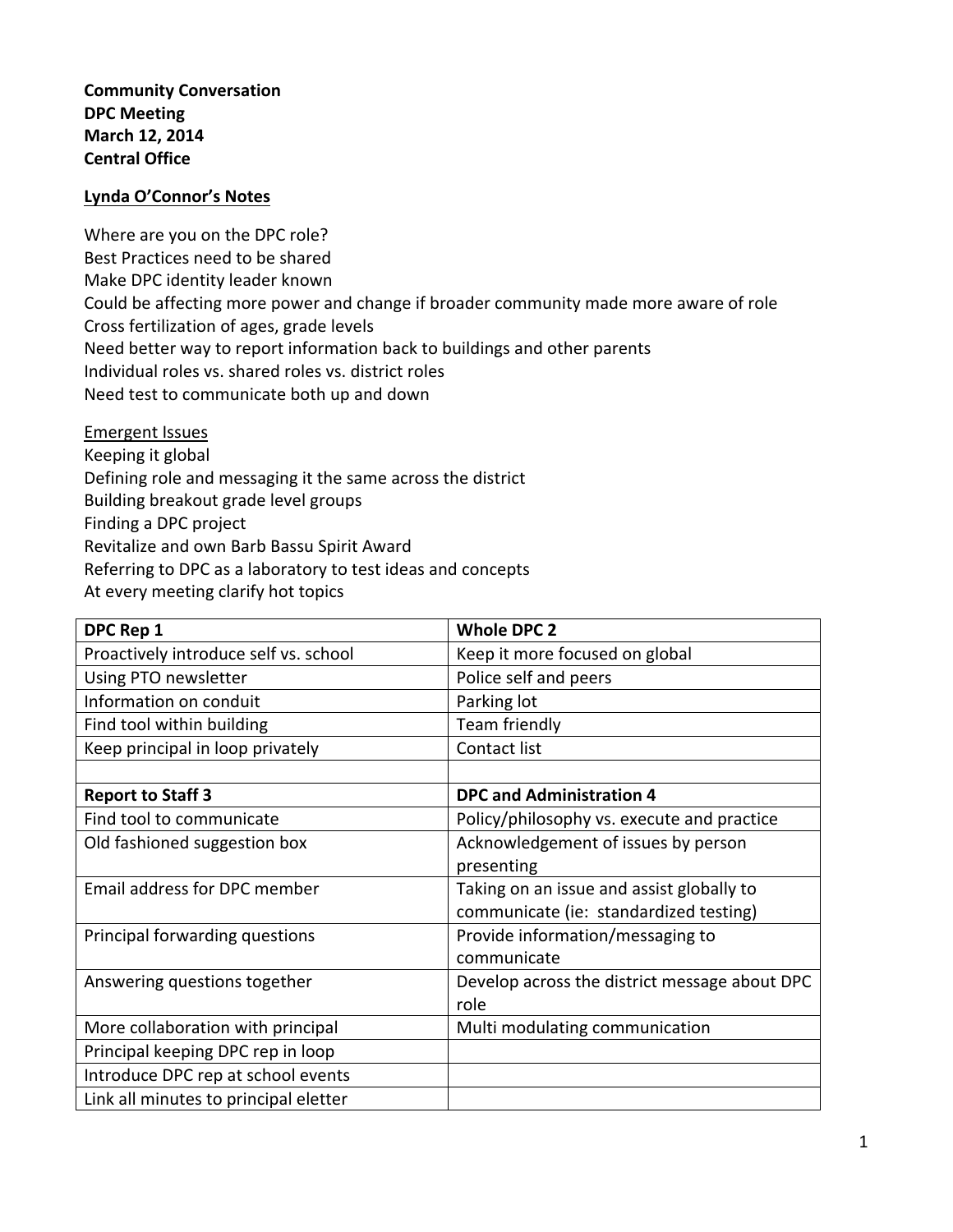## **Jeff Stec's Notes**

|                                      |                                              |                                                                                                                           | Continuum                                                                    |                         |                             |       |
|--------------------------------------|----------------------------------------------|---------------------------------------------------------------------------------------------------------------------------|------------------------------------------------------------------------------|-------------------------|-----------------------------|-------|
|                                      | Citizens alone                               |                                                                                                                           | Citizens<br>and<br>Government                                                |                         | Government alone            |       |
|                                      |                                              |                                                                                                                           | What can we do together that we can't do alone?                              |                         |                             |       |
|                                      |                                              |                                                                                                                           | $\rightarrow$ Push responsibility as local as possible                       |                         |                             |       |
|                                      |                                              |                                                                                                                           | Continuum                                                                    |                         |                             |       |
|                                      | Parents alone                                |                                                                                                                           | Parent and<br><b>Staff</b>                                                   |                         | <b>Building staff alone</b> |       |
|                                      | DPC rep alone                                |                                                                                                                           | Partnership<br>DPC and<br><b>Staff</b><br>Partnership                        | + parents<br>+ students | <b>Building staff alone</b> | other |
|                                      | Whole DPC alone                              |                                                                                                                           | Whole DPC<br>and<br>Administration<br>Partnership                            |                         | District alone              |       |
|                                      |                                              | Connect parents to other key stakeholders                                                                                 |                                                                              |                         |                             |       |
|                                      | DPC rep alone                                |                                                                                                                           |                                                                              |                         | Police our schools          |       |
| Connect<br>with<br>other DPC<br>reps | Show up at meetings<br>Liaison to principals | Gather and distribute information<br>Be present in meetings to observe<br>Identify both sets of needs<br>????????? change | One-on-one conversation with anyone<br>Build partnership with building staff |                         |                             |       |
| Sort where<br>concerns<br>$g_0$      | Find "global" issues                         | Schedule meetings "right"<br><b>Building</b><br>Bring a parent perspective                                                | # personal<br>Represent the voiceless and full demographic range             |                         |                             |       |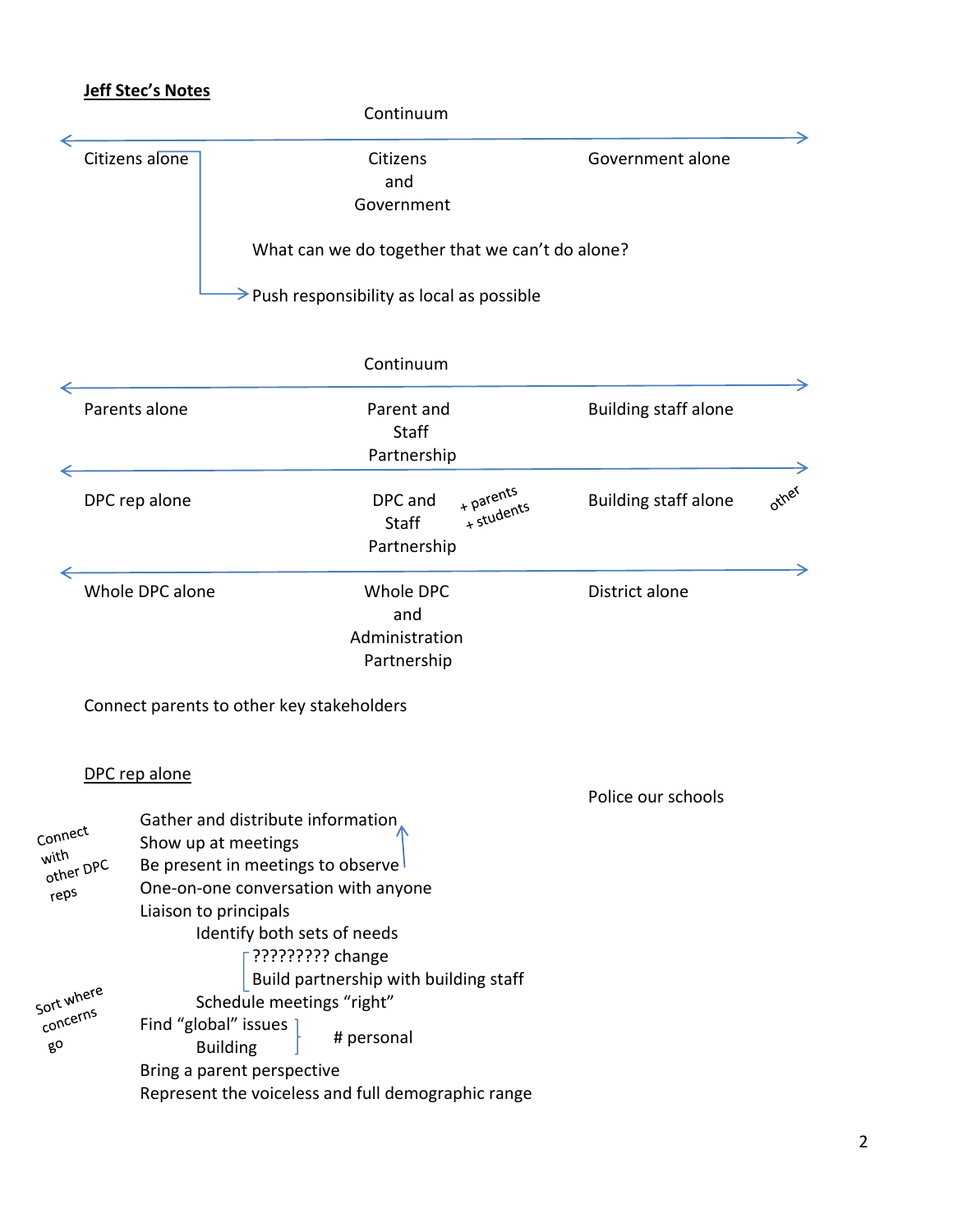Building Level DPC and Stakeholder Partners Find "global" issues for that building Connect parents to DPC, staff, etc. re: issue Sort where concerns go (Transition learning) Organize between grade levels for parents Integrate role of DPC Both role for buildings and whole DPC Participation in school  $\qquad$ Variety of tools to communicate with buildings Not just minutes Whole DPC Alone Police ourselves Find "global" issues District level ← Connect members to each other  $co$ -learning  $\sim$ benchmarking between schools Breakouts by grade level **Example 20** Connect DPC with other stakeholder groups Identify issues across schools Sharing good stuff = hope and passion Host district level events in addition to building level events Whole DPC and Partners Find "global" issues What to work on Big strategic goals of district Best public communication Parents number  $1 + ?$  $\sim$ Connect ???????? info to DPC Editorial Board between Reps and administrators  $\rightarrow$  To prep for meetings Focus Test run new programs before big DPC/public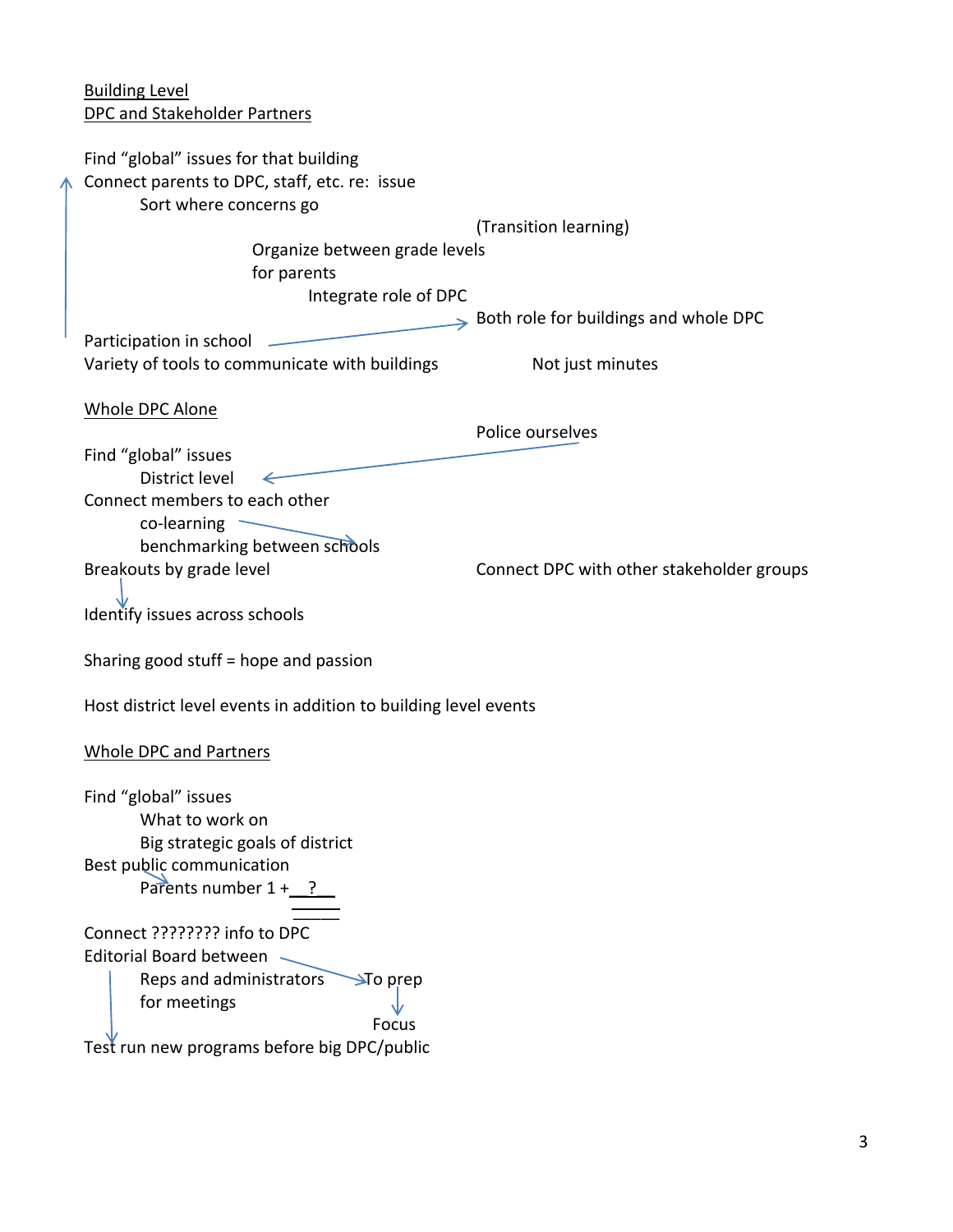| <b>Identify PTO/PTA Presidents Role</b>                                                                                                                       |
|---------------------------------------------------------------------------------------------------------------------------------------------------------------|
| All relevant roles                                                                                                                                            |
| DPC run community conversations<br>Summerfair<br>All district-wide events<br>Alumni support<br>?????<br>Welcome back event for staff<br>Role<br>"Senior Prom" |
| Communication UP not just down from top<br><b>Balance</b>                                                                                                     |
| Get to know more DPC members and build more extended networks                                                                                                 |
| Review by-law<br>Get oriented up front<br>Re-org                                                                                                              |
| Leadership picture boards<br>Visually map relationship and networks and process<br>Etc.                                                                       |
| <b>What's Emerging</b>                                                                                                                                        |
| Back to vetting/Bottom-up rallying around issues                                                                                                              |
| DPC as a laboratory to test ideas, etc.<br>Sounding board                                                                                                     |
| DPC reflect demographics<br>match<br>Get more people involved in many ways/options<br>engage all                                                              |
| Communication standards (minimums)                                                                                                                            |
| Improve ability to communicate with wider audience<br>(District news, not DPC)                                                                                |
| Start with parent perspective<br>From DPC and their networks<br>Bottom up                                                                                     |
| Compliment staff expertize in trenches, experience, wisdom, and time                                                                                          |
| Levy was a great way to unify DPC<br>What is the collective purpose for next year?                                                                            |